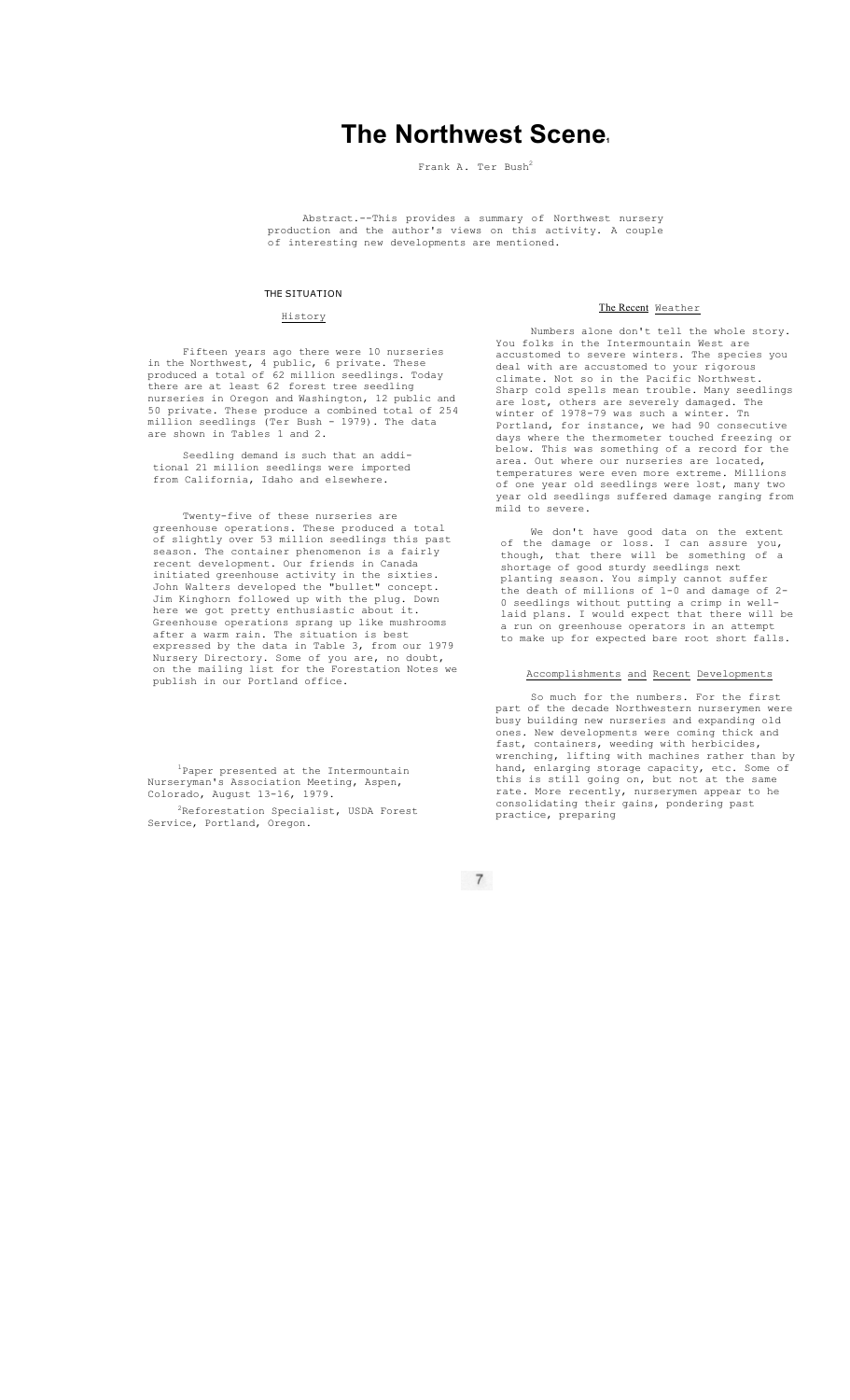Table 1.--FY 1979 totals

| State          | No.<br>Nursery | 1979<br>Capa. | $#Con-$<br>tainer | No.<br>Pub. | No.<br>Pvt. | Production<br><b>BR</b> | Cont.   | Capacity<br>BR | Cont. |  |
|----------------|----------------|---------------|-------------------|-------------|-------------|-------------------------|---------|----------------|-------|--|
|                | Oper.          | $2+mm/yr$     | Oper.             | Nurs.       | Nurs.       |                         | M Trees | M Trees        |       |  |
| OR             | 36             | 27            | 14                | 6           | 30          | 100.8                   | 30.1    | 168.6          | 42.9  |  |
| WA             | 26             | 14            | 11                | 6           | 20          | 100.1                   | 23.0    | 106.2          | 26.6  |  |
| 1979<br>Totals | 62             | 41            | 25                | 12          | 50          | 200.9                   | 53.1    | 274.8          | 69.5  |  |
| 1978<br>Totals | 60             | 45            | 27                | 11          | 49          | 166.5                   | 44.4    | 270.0          | 68.6  |  |
| 1973<br>Totals | 32             | 18            | 15                | 6           | 26          | 137.0                   | 22.0    | 175.0          | 33.0  |  |

Table 2.--Three-years' comparison

|       | Bare Root<br>Seedlings<br>MM |       | Container<br>MM Seedlings |      |      | Total<br>÷<br>MM Seedlings |          |       |       |
|-------|------------------------------|-------|---------------------------|------|------|----------------------------|----------|-------|-------|
| 177   | '78                          | 179   | $\ddot{\phantom{a}}$      | 177  | '78  | 179                        | :<br>'77 | 178   | 179   |
| 169.4 | 166.5                        | 200.9 |                           | 52.4 | 44.4 | 53.1                       | 221.8    | 210.9 | 254.0 |
| 181.9 | 197.1                        | 213.5 |                           | 62.2 | 58.2 | 56.1                       | 244.1    | 255.3 | 269.6 |
| 279.2 | 270.0                        | 274.8 |                           | 76.0 | 68.6 | 69.5                       | 355.3    | 388.6 | 344.3 |

1/ Production by year<br>  $\frac{7}{2}$ / Production planned for next year<br>  $\frac{3}{2}$ / Annual estimates of capacity

Table 3.--Container Production by Year

| Year | MM Seedlings |
|------|--------------|
| 1970 | 0.9          |
| 1971 | 2.9          |
| 1972 | 9.8          |
| 1973 | 22.0         |
| 1974 | 41.8         |
| 1975 | 43.0         |
| 1976 | 54.7         |
| 1977 | 52.4         |
| 1978 | 44.4         |
| 1979 | 53.1         |